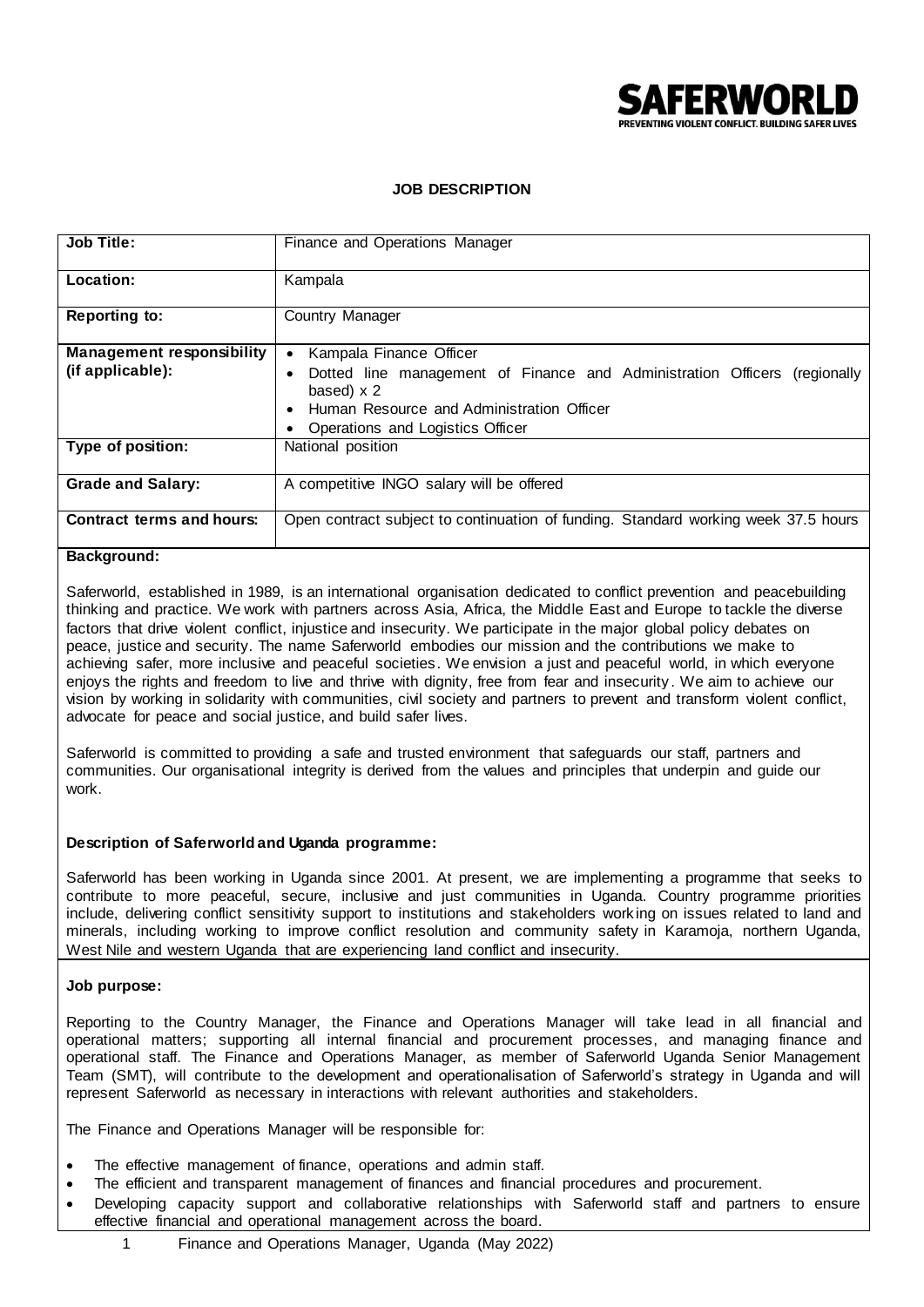The efficient, transparent and safe management of operations for Saferworld Uganda.

#### **Roles and responsibilities.**

- **1. The effective management of the Finance, Operations and Administration teams in Saferworld's Uganda office (20%).**
- Allocate and manage key roles and responsibilities within Saferworld Uganda's Finance, Operations and Administration to staff.
- Build capacity of and line manage relevant staff in Kampala, Karamoja and Northern Uganda; Finance and Administration Officers, Operations and Logistics officer, and HR and Admin Officer.
- Undertake performance review and management of relevant staff.

## **2. The efficient and transparent management of finances (40%).**

- Lead the development and maintenance of robust financial controls (bank reconciliations , separation of roles and responsibilities, other financial controls, performance management data, and so forth).
- Oversee staff to ensure accurate data entry into ledger accounting system, lead improvement and system enhancement work, ensuring good housekeeping.
- Develop the country annual budget and make appropriate revisions as per instructions from the Finance Director.
- Support the development of budgets for donor proposals and ensure staff and office costs are appropriately covered in donor proposals.
- Lead in effective monitoring of country and project budgets.
- Lead reporting to Saferworld colleagues, donors and London head office. Focus on continuous improvement and ensure that reports are user friendly.
- Effectively organise and manage internal and external audits.
- Produce statutory (legal) accounts and other legal returns as required by the laws of Uganda.
- Monitor partners' financial management as far as it relates to Saferworld-funded projects, ensuring compliance with Saferworld and donor rules and regulations, building knowledge and understanding, promoting improvements to financial management and reporting.

## **3. Develop capacity support and collaborative relationships with Saferworld staff and partners to ensure effective financial and operational management across the board (10%).**

- Build financial and operational capacity of Saferworld staff and partners.
- Develop strong relationships with all Saferworld colleagues and partners to enhance their understanding of finance and build their knowledge on day-to-day financial reporting and accounting.
- Develop strong relationships with, and provide training and ongoing support to partner organisations so that they effectively and transparently manage their funds.

#### **4. The efficient, transparent and safe management of operations (30%).**

- To lead, develop, implement and monitor policies and procedures relating to Saferworld's operations in Uganda in line with global policies and good practice.
- Ensure compliance with Saferworld and national and global policies, and efficient use of resources.
- Ensure operations systems and processes are monitored and planned for in advance, overseeing office legal compliance requirements (for example, health and safety, SDN lists, assets register and others).
- Oversee Saferworld's Uganda insurances, ensuring relevant and cost-effective covers are in place, overseeing claims when relevant and ensuring learning is incorporated into new policies and procurement.
- Keep Saferworld Uganda Security Plan up to date, in collaboration with Global Security Adviser.
- Ensure safety of staff and stakeholders while undertaking their work for Saferworld through appropriate risk assessments, organisation of security and safeguarding training.
- Oversee the administration of Uganda offices including IT procurement and development, maintenance and security.
- Monitor performance indicators and produce regular reports.

# **5. Any other duty may be assigned to the post holder as required by the Line Manager.**

2 Finance and Operations Manager, Uganda (May 2022)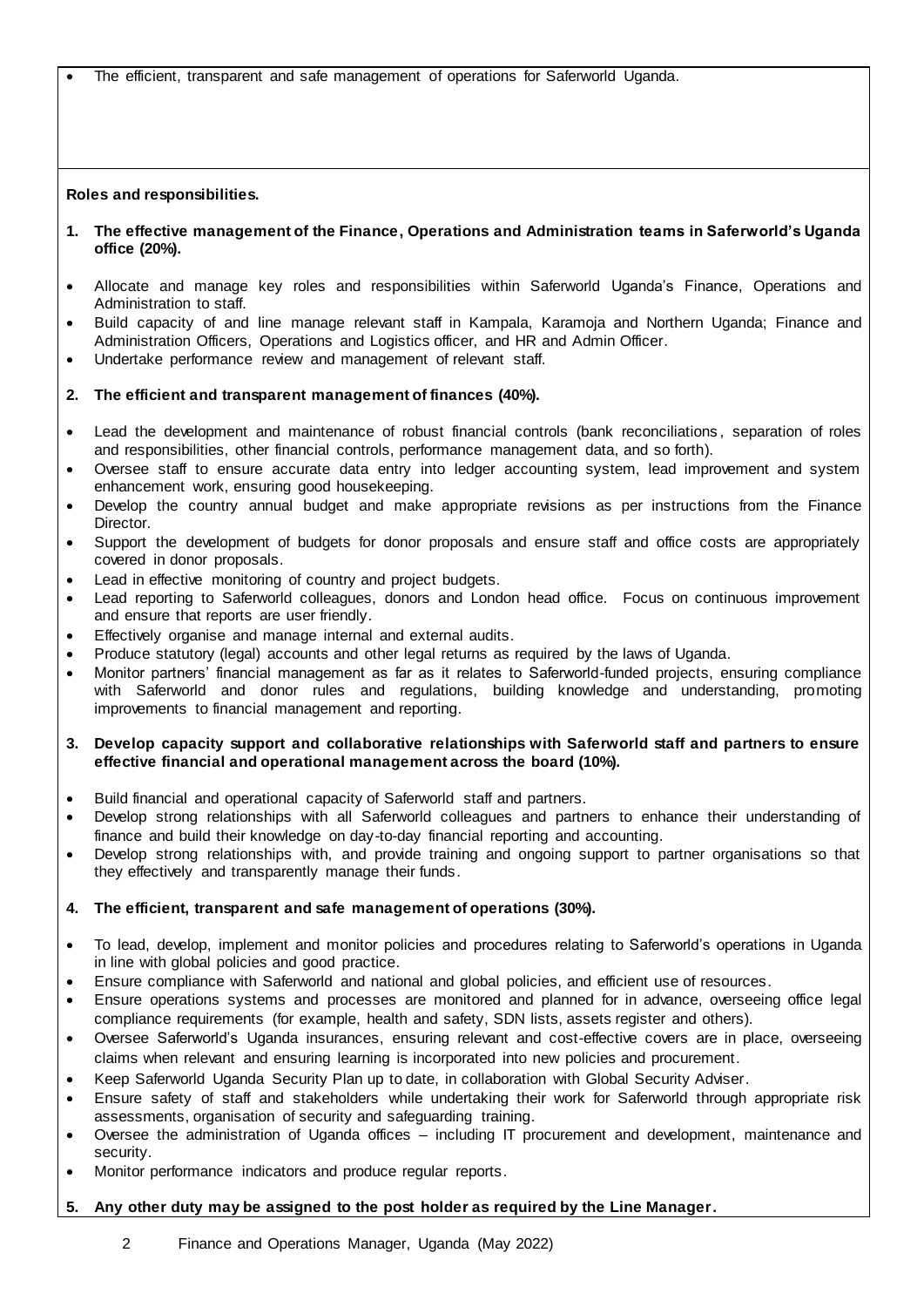# **Key working relationships**

- HQ Director of Finances, Internal Auditor and Financial Controller.
- International Operation Manager.
- Safeguarding Coordinator.
- Saferworld Partners in Uganda (Key Programme, Finance, Administration and Operations staff).
- Uganda programme staff.
- Regional Partnership, Grants and Compliance Manager.

| Scope and accountability:                                |                                                                                                                                                                                                                                                                                                  |
|----------------------------------------------------------|--------------------------------------------------------------------------------------------------------------------------------------------------------------------------------------------------------------------------------------------------------------------------------------------------|
| Decision making and limits of<br>authority               | As per Saferworld authorisation matrix.<br>$\bullet$                                                                                                                                                                                                                                             |
| <b>Financial resources</b>                               | As per budget.<br>$\bullet$                                                                                                                                                                                                                                                                      |
| People management                                        | Kampala Finance Officer.<br>$\bullet$<br>Finance and Administration Officers (regionally based) x 2.<br>٠<br>Human Resource and Administration Officer.<br>$\bullet$<br>Operations and Logistics Officer.<br>٠                                                                                   |
| and<br>Legal,<br>regulatory<br>compliance responsibility | Ensure compliance with Saferworld policies and procedures (Global and<br>$\bullet$<br>Uganda).<br>Ensure compliance with national legislation and donor requirements.<br>$\bullet$<br>Ensure all accounts are completed and recorded in line with country<br>$\bullet$<br>financial regulations. |

# **Person specification:**

## **Knowledge, qualifications and experience.**

- CPA or ACCA and/or demonstrable experience of overseeing accounting procedures, principles and systems.
- Knowledge of SUN or similar accounting system.
- Knowledge of Uganda taxation system, Uganda NGO Act and other compliance issues regarding operations of I/NGOs in Uganda.
- Experience of overseeing procurement and logistics in a complex setting.
- Understanding of Uganda's employment and financial legislation.
- Senior experience of working in a finance and operations role at a managerial level, preferably in NGOs.
- Experience in managing a small staff team, and working remotely to support field offices.
- Experience in working in partnership with civil society organisations and supporting partners in capacity strengthening.

# **Skills and abilities.**

- Demonstrated organisational and people management skills.
- Fluency in spoken and written English.
- Ability to lead and motivate others.
- Ability to identify anomalies and bottlenecks in systems and proposal workable solutions .
- Willingness to promote the work of Saferworld and develop collaborative work with others.
- Good interpersonal and team-working skills.
- Demonstrated commitment to principles of transparent, accountable, and honest partnership working.
- Good IT skills, including in MS Word and Excel.
- Excellent analytical approach to work and strong attention to detail.

#### **Personal qualities.**

- Commitment to and compliance with Saferworld's safeguarding principles.
- Commitment to respect and value equality and diversity, and understanding of how this applies to own area of work.
- Commitment to the vision, mission and values of Saferworld.
- Commitment to working in a non-partisan manner.